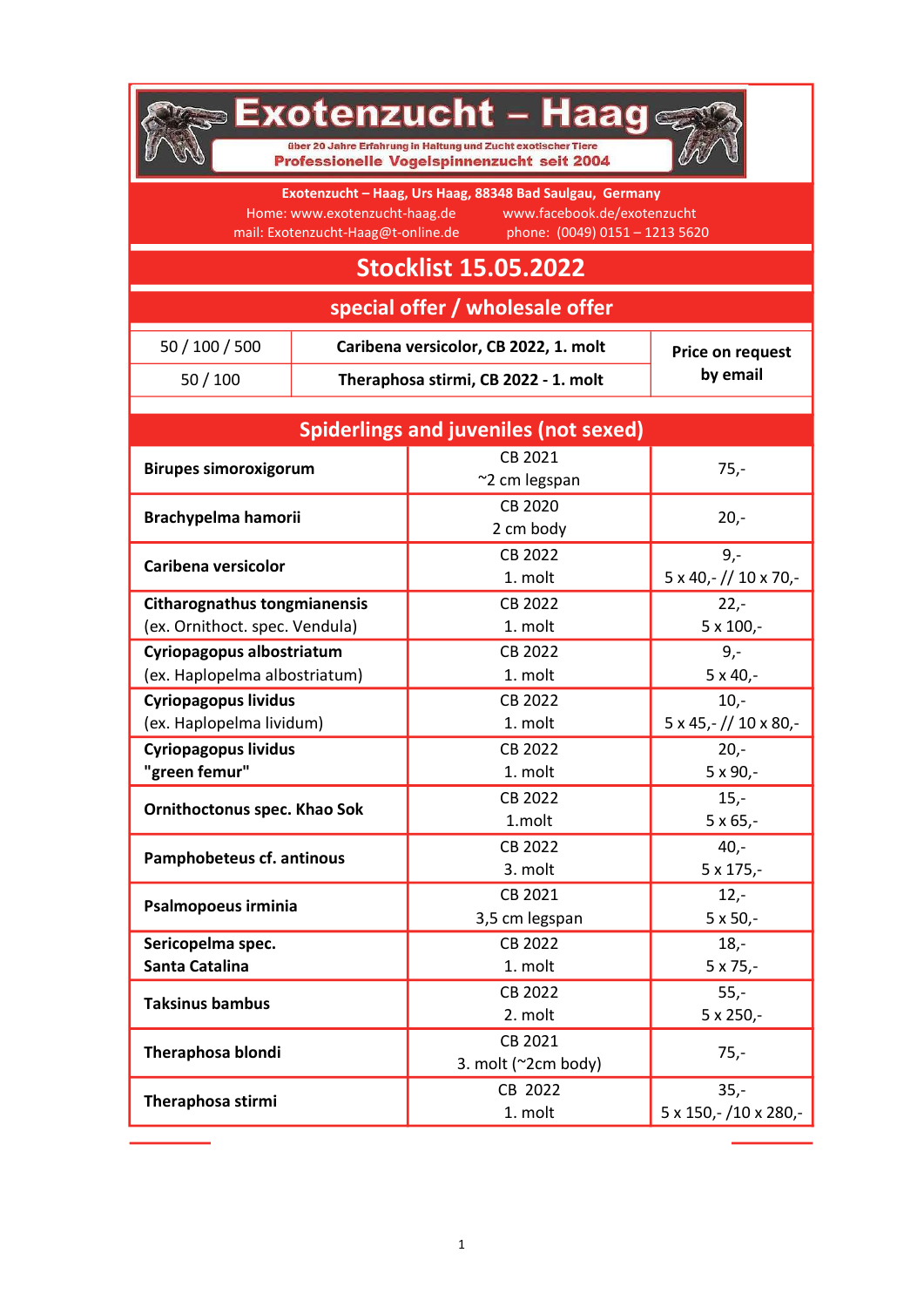| <b>Females</b>                                               |                                                  |         |  |  |
|--------------------------------------------------------------|--------------------------------------------------|---------|--|--|
| Acanthoscurria geniculata                                    | subadult to young adult<br>$(6 \text{ cm body})$ | $65,-$  |  |  |
| Avicularia avicularia                                        | subadult<br>$(^{2}3 cm body)$                    | $45,-$  |  |  |
| Caribena versicolor                                          | subadult to young adult<br>$(3-4 cm body)$       | $100,-$ |  |  |
| <b>Cyriopagopus lividus</b><br>(ex. Haplopelma lividum)      | adult                                            | $65,-$  |  |  |
| Chromatopelma cyaneopubescens                                | 3 cm body                                        | $45,-$  |  |  |
| <b>Chilobrachys spec. Electric blue</b>                      | 3 cm body                                        | $60,-$  |  |  |
| <b>Harpactira pulchripes</b>                                 | 3 - 4cm body                                     | $70,-$  |  |  |
| <b>Harpactira pulchripes</b>                                 | adult                                            | $150,-$ |  |  |
| Cyriopagopus spec. Bach Ma<br>(ex. Haplopelma spec. Bach Ma) | subadult                                         | $130 -$ |  |  |
| Cyriopagopus spec. bihn thuan (cf.<br>schmidti?)             | adult                                            | $70,-$  |  |  |
| Cyriopagopus spec. bihn thuan (cf.<br>schmidti?)             | adult XL                                         | $75,-$  |  |  |
| Monocentropus balfouri                                       | subadult / adult                                 | $65,-$  |  |  |
| Ornithoctoninae spec. HCM                                    | $\sim$ 3 cm body                                 | $120 -$ |  |  |
| <b>Ornithoctoninae spec. HCM</b>                             | subadult<br>~3,5 - 4 cm Körper                   | $150,-$ |  |  |
| Ornithoctoninae spec. HCM                                    | adult                                            | $180 -$ |  |  |
| Theraphosa stirmi                                            | ca. 4 cm body                                    | $100,-$ |  |  |
| Theraphosa stirmi                                            | $5 - 6$ cm body                                  | $120 -$ |  |  |
| Theraphosa stirmi                                            | XL breeding female                               | $250 -$ |  |  |
| Poecilotheria metallica                                      | 4-5 cm legspan                                   | $75,-$  |  |  |
| Pterinopelma sazimai                                         | subadult / adult                                 | $80,-$  |  |  |